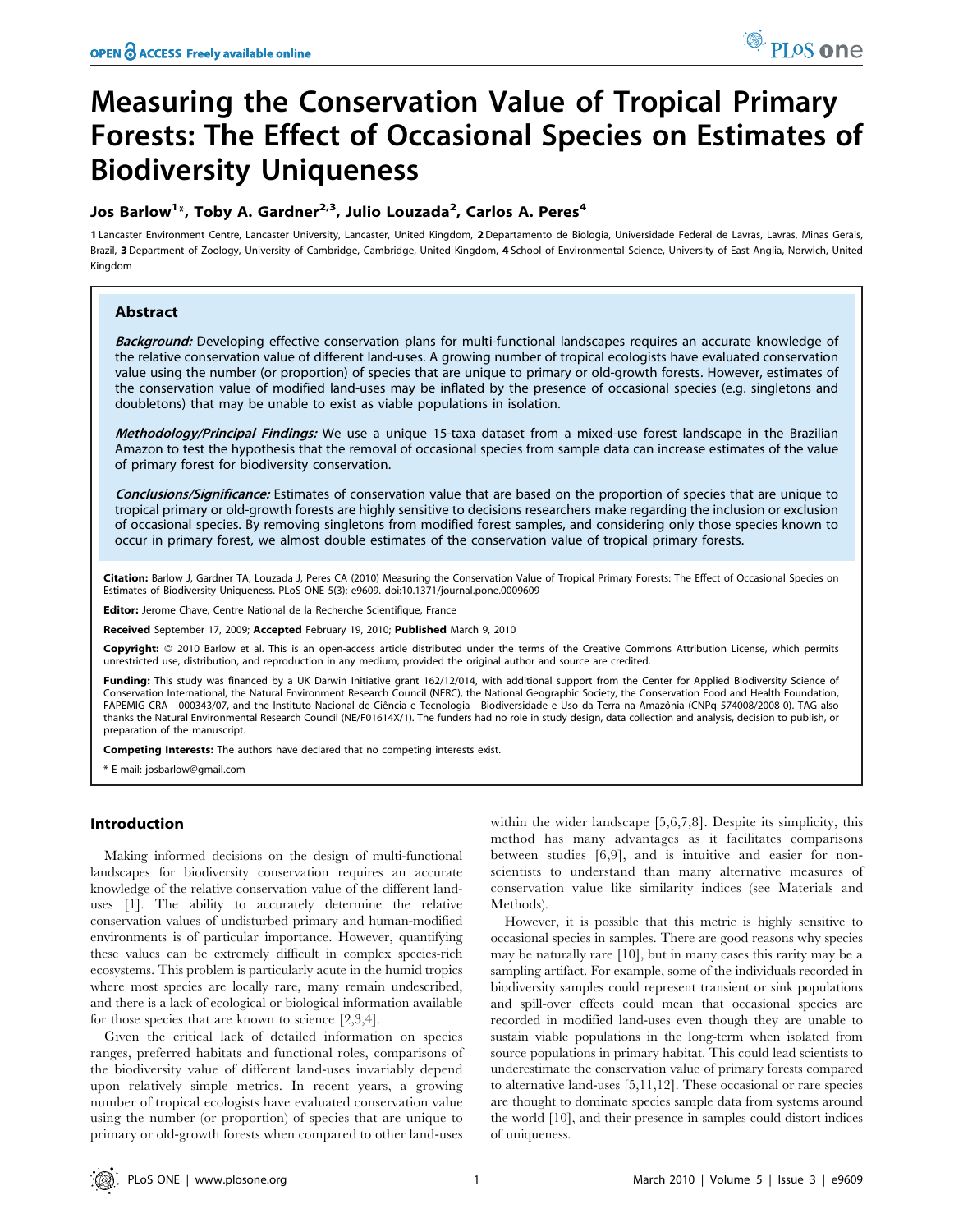In an ideal world, we would have direct assessments of the viability of all species in biodiversity samples, and could use this to inform our estimates of conservation value of different land-uses. However, we are highly unlikely to ever fulfill this for the vast majority of tropical forest species, and are thereby forced to use species sample-abundances as a proximate estimate of its viability in a given environment (while acknowledging the abundance does not always provide a good proxy of habitat quality; [13]). This presents a dilemma regarding occasional species, as all else being equal we have much greater confidence about the viability of species that are abundant that species that are rare in samples. One common approach used to address this problem is to simply remove occasional species from analyses [14], so inferences are limited to those species that we have most confidence in. This is equivalent to discarding species that were only recorded using a particular sampling technique that is known to be unreliable. However, in this case there is a risk of losing valuable information regarding patterns of conservation value. Furthermore, determining which of these occasional species are genuinely rare (i.e. having either a small geographic range, narrow habitat breadth or a low local density; [15] is difficult and highly context-dependent [16] and requires detailed biological information that remains unavailable for the vast majority of species [17], and especially for those found in tropical forests.

An alternative method is to remove occasional or rare species according to their rank abundance or occupancy [10]. However, rules regarding how many species to remove, or where to remove them from, are very subjective. A search of the literature quickly reveals a bewildering array of criteria for classifying or excluding rare and occasional species from ecological analyses, including removing species with <3 occurrences [18]; species that are not present in at least 5% of the samples [19]; species representing  $\leq$ 1% of any sample [20]; and species that fail to represent at least 2% (in term of abundance and biomass) of every monthly sample from each sampling station [21].

Given the frequency with which these removal rules have been applied, it is alarming that so little is known about how these essentially arbitrary decisions affect estimates of conservation value. This question has particular applied relevance to the current tropical conservation research agenda as it has recently been argued that agricultural abandonment and subsequent recovery of secondary forests on degraded land could help offset the biodiversity lost from the clearance of old-growth tropical forests [22]. Understanding the extent to which secondary forests and modified forest land-uses such as plantation forestry may provide a ''safety net'' for tropical forest species depends on having a robust understanding of their conservation value [2,6,23].

We use a comprehensive dataset of 15 taxa sampled in primary, secondary and plantation forests in the northeastern Brazilian Amazon to explore how occasional species affect estimates of conservation value. By sequentially removing different abundance classes of occasional species, we test the hypothesis that occasional species can significantly decrease estimates of the conservation value of primary forests (or, conversely, increase the estimated conservation value of modified land-uses). The rationale for this is based on the possibility that spill-over effects could lead to the detection of a disproportionately high number of occasional species in modified land-uses, although the lack of biological data on almost all tropical forest species means we are unable to examine the mechanistic causes behind the observed patterns. We use two different removal rules (removing occasional species from all forest types simultaneously, or removing occasional species from modified land-uses only) and two alternative metrics of uniqueness (the proportion of the entire species pool unique to

primary forest, and the proportion of species that were recorded in primary forest that were also unique to primary forest). Although most tropical forest biologists are aware that the removal of the rarest species from analyses will inevitably affect estimates of conservation value based on unique species, this is the first time the sensitivity of these commonly used conservation value metrics has been assessed in any systematic way.

#### Materials and Methods

## Data Collection

Field data were collected within the Jari region of Pará, northeastern Brazilian Amazonia. Sampling protocols, vegetation descriptions, and landscape structure are described in detail elsewhere [5,11,24]. Data on 14 faunal taxa and one plant taxon (trees and lianas) were collected from 15 study sites, including five primary forests, five 14–19 year old secondary forests, and five 4–6 year old Eucalyptus plantations. These forest blocks were spatially independent (mean distance between primary, secondary and Eucalyptus sites was 30 km (range  $= 14-67$  km), 9 km (range  $= 4-$ 44 km) and 11 km (range  $= 7-50$  km), respectively), and the potential influence of adjacent land-uses was minimized as forest blocks were very large in comparison with most previous studies (mean size of Eucalyptus and secondary forest blocks was 1687 ha  $(range = 574-3910$  ha) and 2682 ha  $(range = 1079-3508$  ha), respectively). However, the modified land-uses were embedded in a vast area of relatively intact primary forest, and it seems likely that the secondary and plantation forest samples could have recorded many occasional species that would not exist without the favourable landscape context [11,25].

A large multi-national research team spent over two years and  $>18,200$  person-hours sampling and identifying the focal taxa, recording a total of 1441 species. Taxa (no. of records; no. of species) were grouped following [5], and included leaf-litter amphibians (1,739; 23), lizards (1,937; 30), large mammals (1,227; 30), small non-volant mammals (219; 32), bats (4,125; 54), birds (6,865; 255), epigeic arachnids (3,176; 116), scavenger flies (5,365; 30), dung beetles (9,203; 85), fruit-feeding butterflies (10,987; 128), fruit flies (5,085; 38), moths from the Sphingidae, Saturnidae, and Arctiidae (1,848, 335), grasshoppers (942; 44) and orchid bees (2,363; 22), and tree and woody liana genera (8,077; 219). Almost all species were native to South America (with some obvious exceptions such as Eucalyptus).

## Defining Conservation Value and Occasional Species

We define the conservation value of old-growth forest by the percentage of species that do not occur in the surrounding modified land-uses: put simply, the more species that are unique to old-growth forests, the greater their importance for conservation. We recognize that this definition represents a gross simplification as rare, declining, phylogenetically distinct, and functionally important species are generally perceived as having a higher conservation value [26]. However, the lack of baseline information on the overwhelming majority of species means we weight all species equally.

Although similarity indices are becoming increasingly sophisticated, and can be used as alternative measures of conservation value [27], we do not address them here as the robustness of these indices to sampling representation and rare species has already been addressed in detail before [28,29]. Furthermore, while some of these similarity indices are robust to incomplete sampling and low sample effort, these require a level of data complexity that is not often available in meta-analyses of multi-taxa datasets (for example, estimation of probabilities of detection requires that the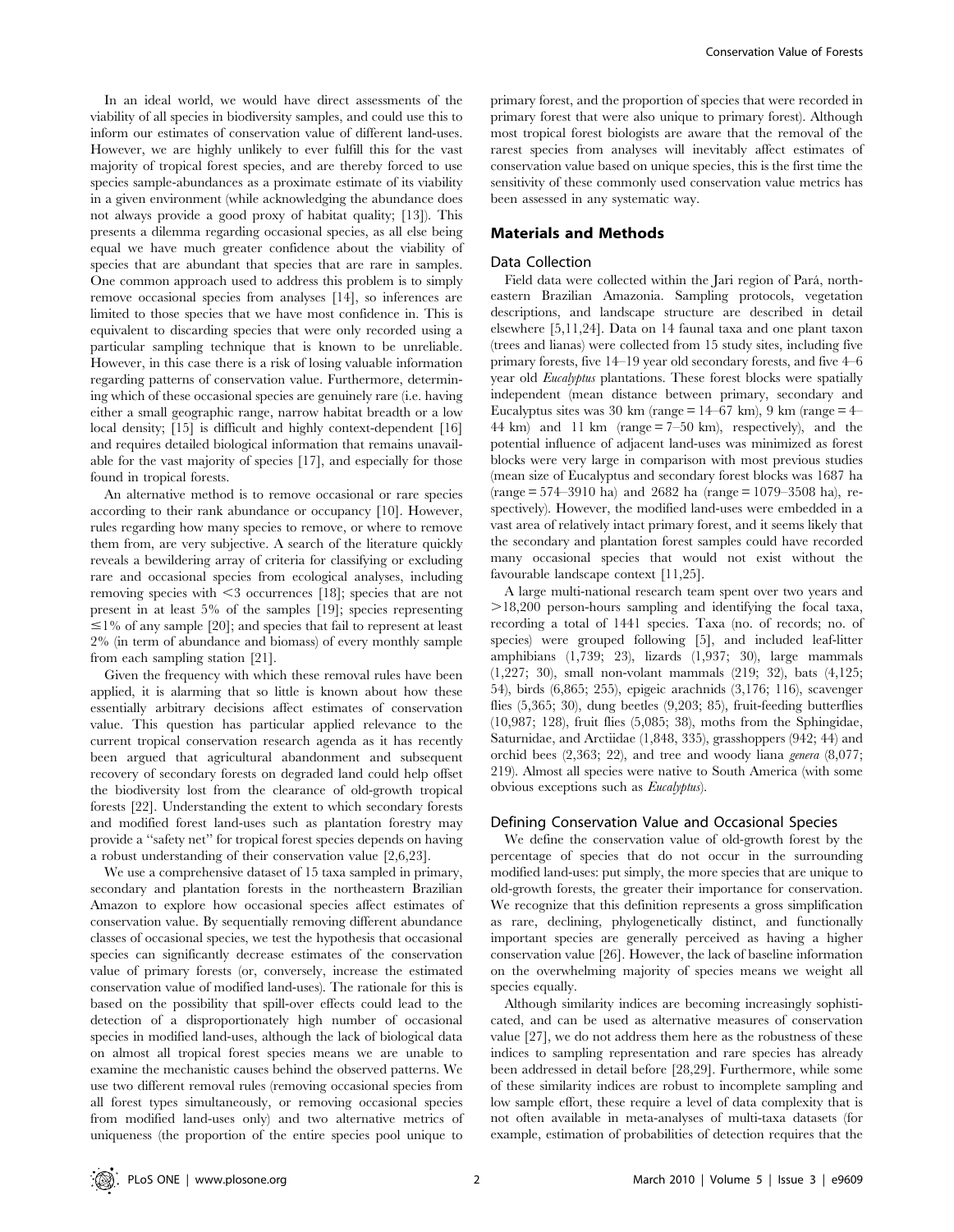community is sampled several times and is divided into multiple spatially explicit subsamples). Finally, similarity indices are much less intuitive for non-scientists than a percentage of species unique to a forest type.

Species encountered in modified land-uses could have few occurrences either because they are naturally rare in samples [17], or because individuals could be reproductively immature or juvenile individuals [30], vagrants [10], or could represent longterm sink populations [31]. However, we lack the baseline information or long-term monitoring required to distinguish frequent from occasional species [17,32]. Instead, we define occasional species as those that form the tail of the species abundance distribution in each forest type, with 10 or fewer records (on average, a species with 10 captures in a forest type would only have been recorded twice at each site). In practice, this is the only objective way of defining occasional species in relatively short-term studies that compare the conservation value of different land-uses in tropical forest regions (i.e. the vast majority of field research to date).

# Data Analysis

We grouped data from replicate sites within each land-use type. We examine how estimates of the conservation value of primary forest vary following the sequential removal of different abundance classes, defined as species that were recorded once, twice and three times, etc, in each forest type. We use two different metrics to define the conservation value of primary forest in our samples: The proportion of the entire species pool that is unique to primary forest in our samples, and the proportion of primary forest species that are unique to primary forest (herafter, primary forest species are defined as those that were sampled at least once in any of the primary forest sites). We applied two different removal rules, removing occasional species from all land-uses simultaneously, or only removing species from modified land-uses. The combination of these removal rules and uniqueness metrics provides four different estimates of the conservation value of primary forest:

- 1) The proportion of all species that was unique to primary forest, simultaneously removing occasional species from all land-uses.
- 2) The proportion of primary forest species that was unique to primary forest, simultaneously removing occasional species from all land-uses.
- 3) The proportion of all species that was unique to primary forest, simultaneously removing occasional species from modified land-uses only.
- 4) The proportion of primary forest species that was unique to primary forest, simultaneously removing occasional species from modified land-uses only.

Because the sequential removal of occasional species excludes a different proportion of the overall abundance of each taxon, we also calculate the proportion of the total abundance and species richness that were depleted for each taxon.

# Results

Overall, the removal of occasional species consistently increased estimates of the conservation value of primary forest (Figure 1a and 1b) while reducing estimates of the conservation value of both secondary forests and Eucalyptus plantations (Figure 1c-f). Irrespective of the removal rule or uniqueness metric, there was a fundamental difference among different taxa in the proportion of species considered to be unique to primary forest (Figure 2, and see [5]). The consequences of removing occasional species were also highly variable between taxa. Arachnids, fruit-flies and fruitfeeding butterflies were either strongly affected by the removal rule, the uniqueness metric, or both, while other taxa were less sensitive (Figure 2)

The removal of singletons had a greater effect on conservation value estimates than the sequential removal of doubletons, trebletons, etc (Figures 1 and 2). The removal of additional occasional species (those recorded more than three times) had little or no overall effect on the most unbiased uniqueness metrics which excluded occasional species from both primary and modified landuses, regardless of whether we considered the proportion of all primary forest species or the proportion of the entire species pool (Figure 1a). Unsurprisingly, when occasional species were only removed from modified land-uses, a larger proportion of species were considered to be unique to primary forests (Figure 1b), but this rise approached an asymptote after the removal of species recorded five times or less.

#### Sample Representation

Occasional species accounted for a highly variable proportion of the species richness and total abundance of the different taxa (Figure 3). Overall, singletons accounted for 3% of the total abundance and 28% of the species from the forest treatments, while doubletons accounted for 2% and 12%, and trebletons 2% and 6%, respectively. There was substantial variation between taxa and between forest types: singletons alone accounted for between 55–60% of all species in the three forest types in species rich taxa like moths, but just 12–14% of the species of scavenger flies (Figure 3).

Sample representation was estimated by dividing observed richness in each forest type by the average of three abundancebased richness estimators (Chao 1, Jack 1 and ACE; see Colwell, 2005). Overall, estimated sample representation was generally high across taxa ( $>70\%$  for 11, 12, and 13 of the 15 taxa sampled in primary, secondary and plantations, respectively; see [24]). The mean sample representation for all forest types was not correlated with the proportion of species in each taxa that were considered unique to primary forest  $(r = -0.02, n = 15, P = 0.9)$ . Within treatment sample representation can also be assessed visually from species accumulation curves shown in previous manuscripts using the same data (see [5]).

#### **Discussion**

The development of effective conservation management plans that encompass entire landscapes requires a detailed understanding of the biodiversity consequences of land-use change and landscape modification [33,34]. Within the humid tropics, this understanding is severely limited by our poor knowledge of species biology, making it almost impossible to determine whether occasional species recorded in modified land-uses represent viable populations.

As a result, the biodiversity uniqueness of undisturbed primary forests is shrouded by many layers of uncertainty. Estimates are particularly sensitive to decisions researchers make regarding the inclusion or exclusion of occasional species, or how many to exclude (Figures 1 and 2); whether occasional species are excluded from all land-uses, or only modified land-uses (Figure 1, comparing panels a, c and e with b, d and f); whether the metric of conservation value considers the entire species pool for that landscape, or only those species known to exists within the land-use of conservation interest (e.g. primary tropical forests in our case) (Figures 1a & b); and the choice of study taxa (Figure 2). Moreover, estimates of uniqueness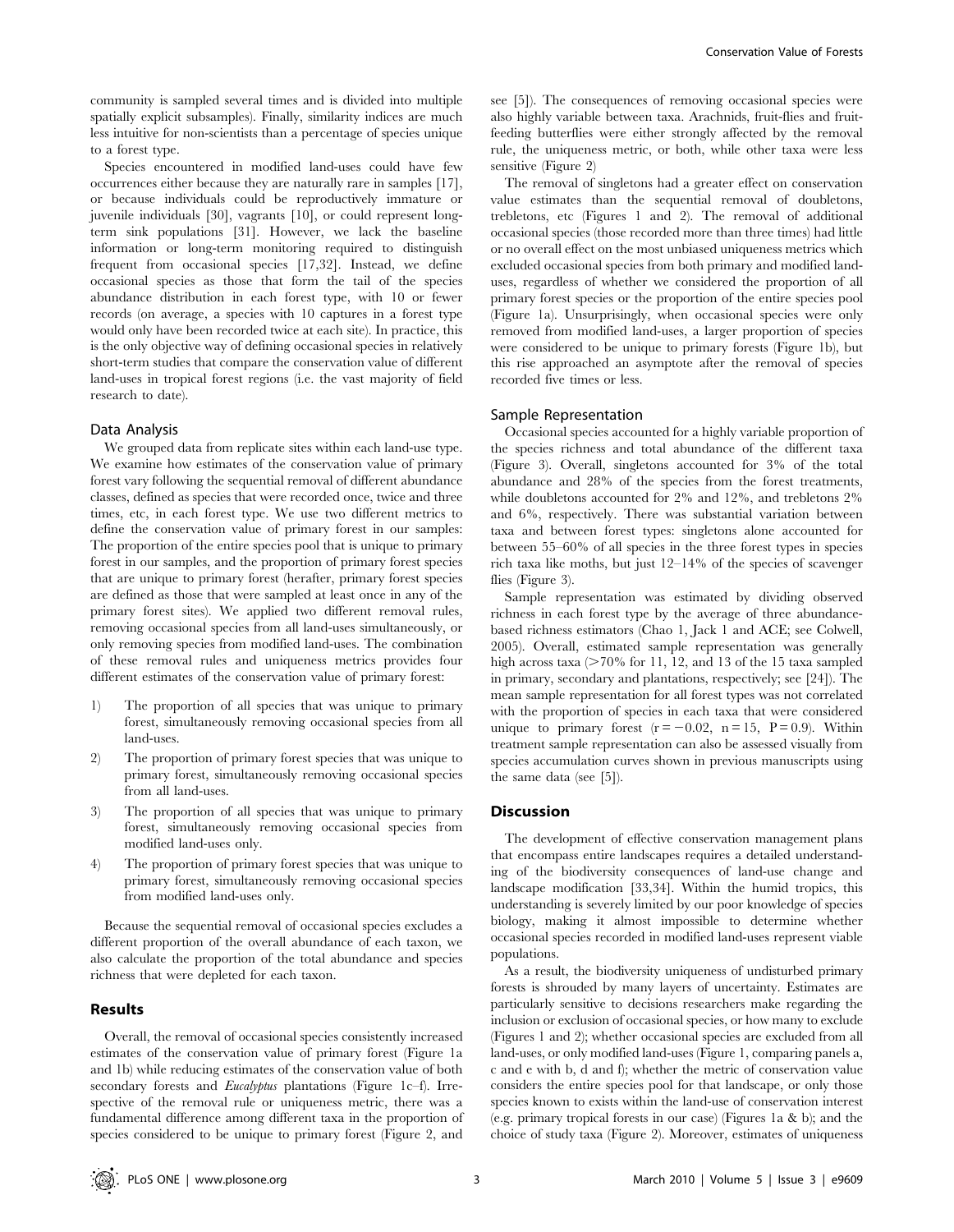

Abundance class removed

Figure 1. The conservation value of forests in the Jari landscape. Panels show how the metric of conservation value changes in primary forest (a & b), secondary forest (c & d) and Eucalyptus plantations (e & f) as an increasing number of abundance classes of occasional species are sequentially removed from the analysis. Values represent the mean proportion ( $\pm$  SE) from 15 vertebrate, invertebrate and plant taxa sampled. Panels on the left (a, c & e) represent values when occasional species are removed from all forest types simultaneously (symbols as circles), while panels on the right (b, d, & f) represent values when occasional species are only removed from modified forest types (symbols as triangles). Solid and open symbols (panels a & b) represent the proportion of the entire species pool, and the proportion of primary forest species (i.e. only species that were recorded at least once in primary forest), respectively. doi:10.1371/journal.pone.0009609.g001

are also likely to be affected by the level of taxonomic resolution achieved by researchers, particularly when apparently abundant genera are composed of many rare species (as is likely to be the case for many genera of trees and lianas). If primary forests hold more rare species then anthropogenic land-uses, then a low taxonomic resolution could also lead researcher to underestimate the unique conservation value of primary forests.

Our results show that the lowest proportion of species are considered to be unique to the land-use of interest if no occasional species are removed and the proportion is calculated based on the entire species pool [5]. By contrast, estimates of uniqueness are much higher if an increasing number of occasional species are removed (from either pool), if occasional species are only removed from modified land-uses, and if the proportion is based on the pool of species that are known to inhabit primary forest.

By presenting the uncertainty inherent in almost all biodiversity sample data, we provide a more transparent estimate of the importance of areas of primary forest in multiple-use landscape mosaics. Yet the metrics that make up this upper and lower bound should not be weighted equally. The lower bound of uniqueness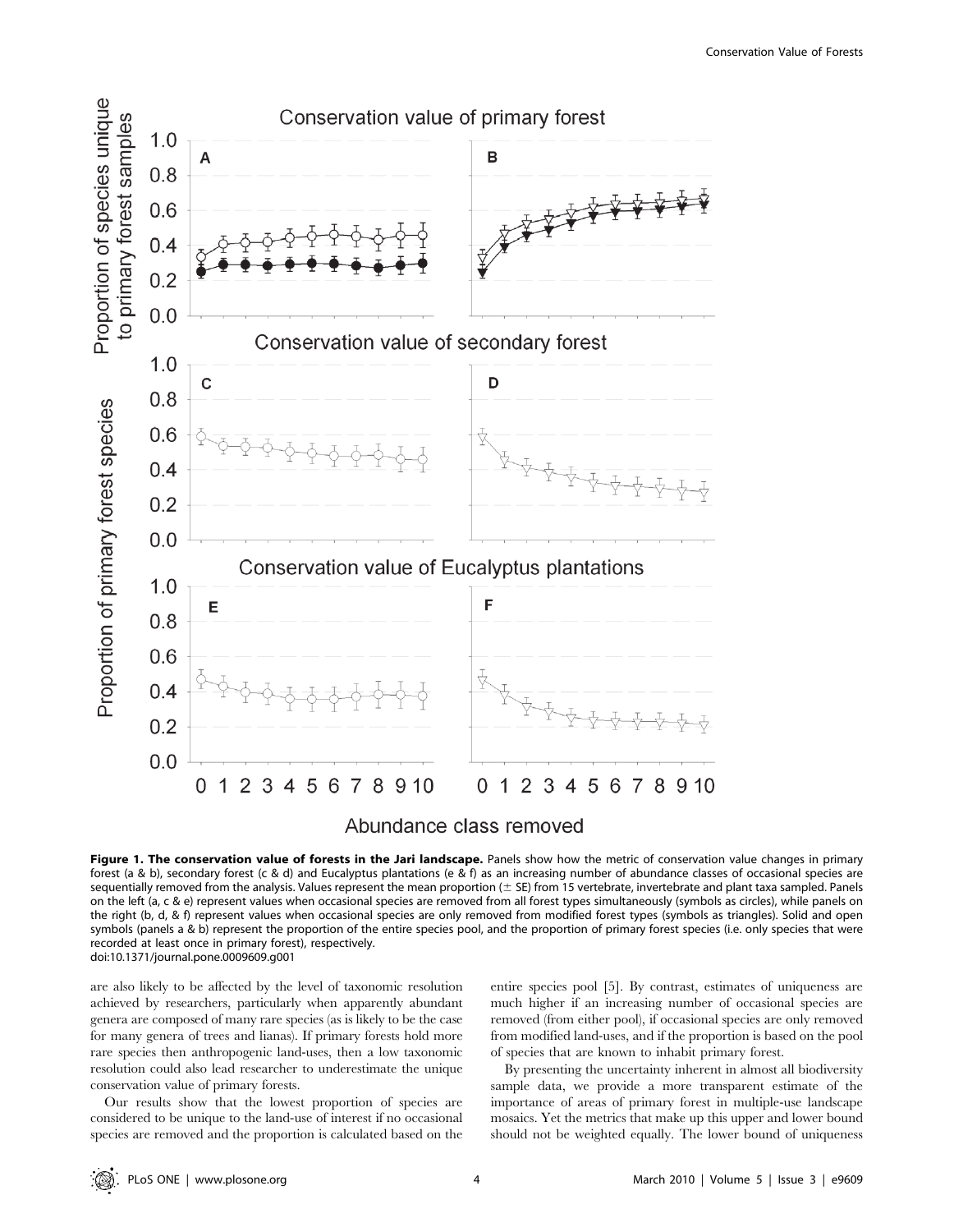

Figure 2. The conservation value of primary forest (measured as the proportion of species unique to primary forest samples) for 15 vertebrate, invertebrate and plant taxa, following the sequential removal of abundance classes. Lines within each panel show different selection criteria and removal rules, and the grey shaded area indicates the region between the upper and lower estimates of uniqueness. Circles represent values when occasional species are removed from all forest types simultaneously, and triangles represent the removal of occasional species from modified forest types only. Solid and open symbols represent the proportion of the entire species pool, and the proportion of primary forest species (i.e. only species that were recorded in primary forest), respectively. Order of panels follows Barlow et al. (2007). doi:10.1371/journal.pone.0009609.g002

will almost certainly underestimate the biodiversity uniqueness of primary forests, because the metric includes many species that are not found in undisturbed land-uses (i.e. open-area and generalist species), and because the removal rule removes many of the rare species that are so characteristic of tropical primary forests.

In our opinion, the upper bound is much more likely to provide an accurate estimate of the conservation value of primary forests. This is because there is much stronger theoretical support for 1) removing occasional species from modified forest sites only (removing species from primary environments is likely to remove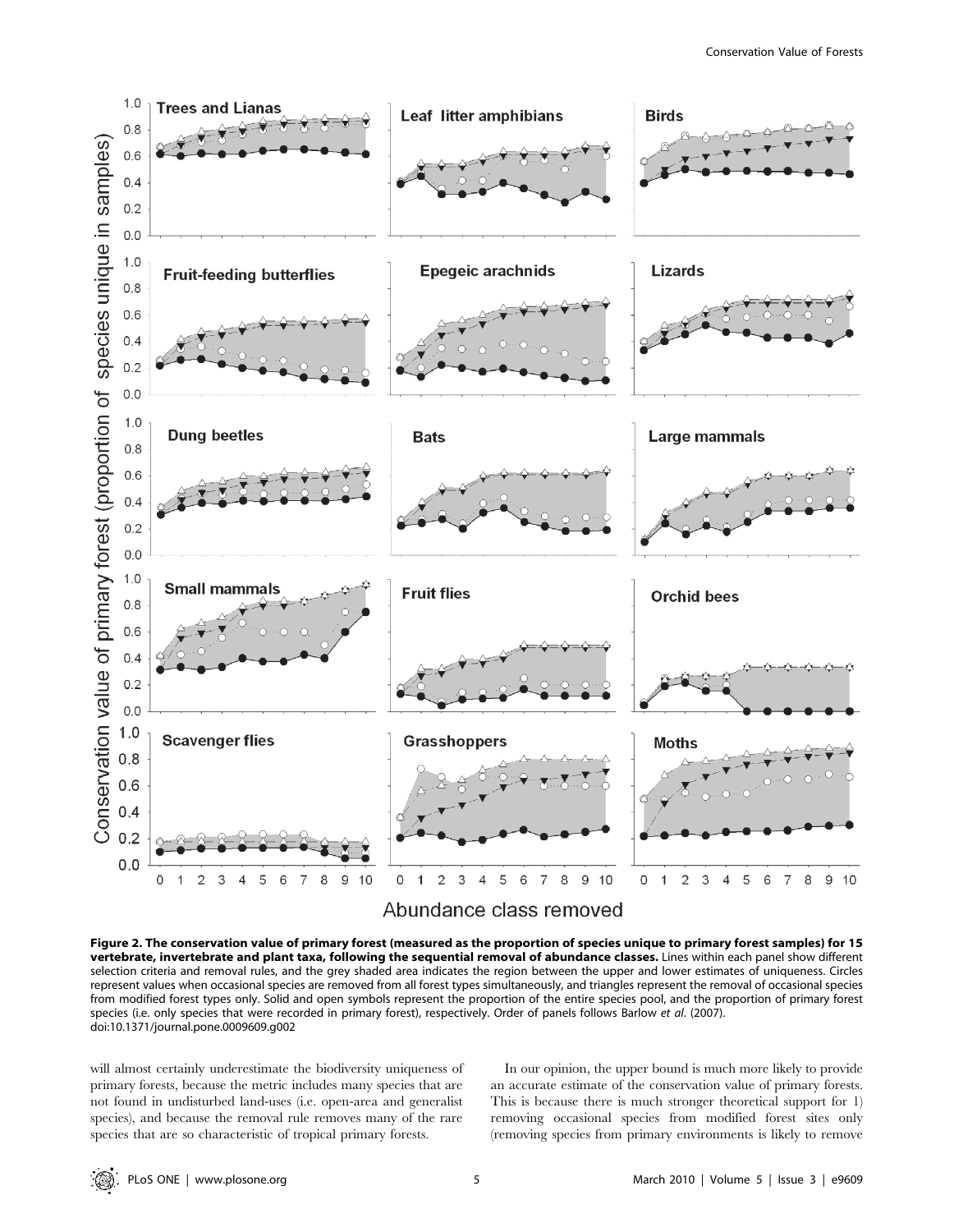

Figure 3. Patterns of rarity in the species data used in this paper. Panels show the cumulative proportion of species (black symbols) and individuals (open symbols) removed from primary forest (circles), secondary forests (squares) and tree plantations (triangles) (i.e. following the removal of singletons, doubletons, and so on, up to those species that were recorded  $\leq 10$  times in each forest type). doi:10.1371/journal.pone.0009609.g003

viable populations of threatened or rare species) and 2) only valuing species that were recorded at least once in primary forest (it makes little sense to include species that are recorded outside of primary forest but never within it, as these are likely to be species of lowest conservation concern). Although this metric could overestimate conservation value, as some of the occasional species recorded outside primary forest inevitably represent viable populations, we believe it is the most useful metric to use under a precautionary approach, especially when considered against the full range of uncertainty. Finally, it is important to note that we did not remove occasional species from the primary forest only, while leaving them in the modified land-uses. We chose not adopt this approach as we can see no rational biological justification for assuming that occasional species would be able to maintain viable populations in modified land-uses, but would not be able to so in native primary forests.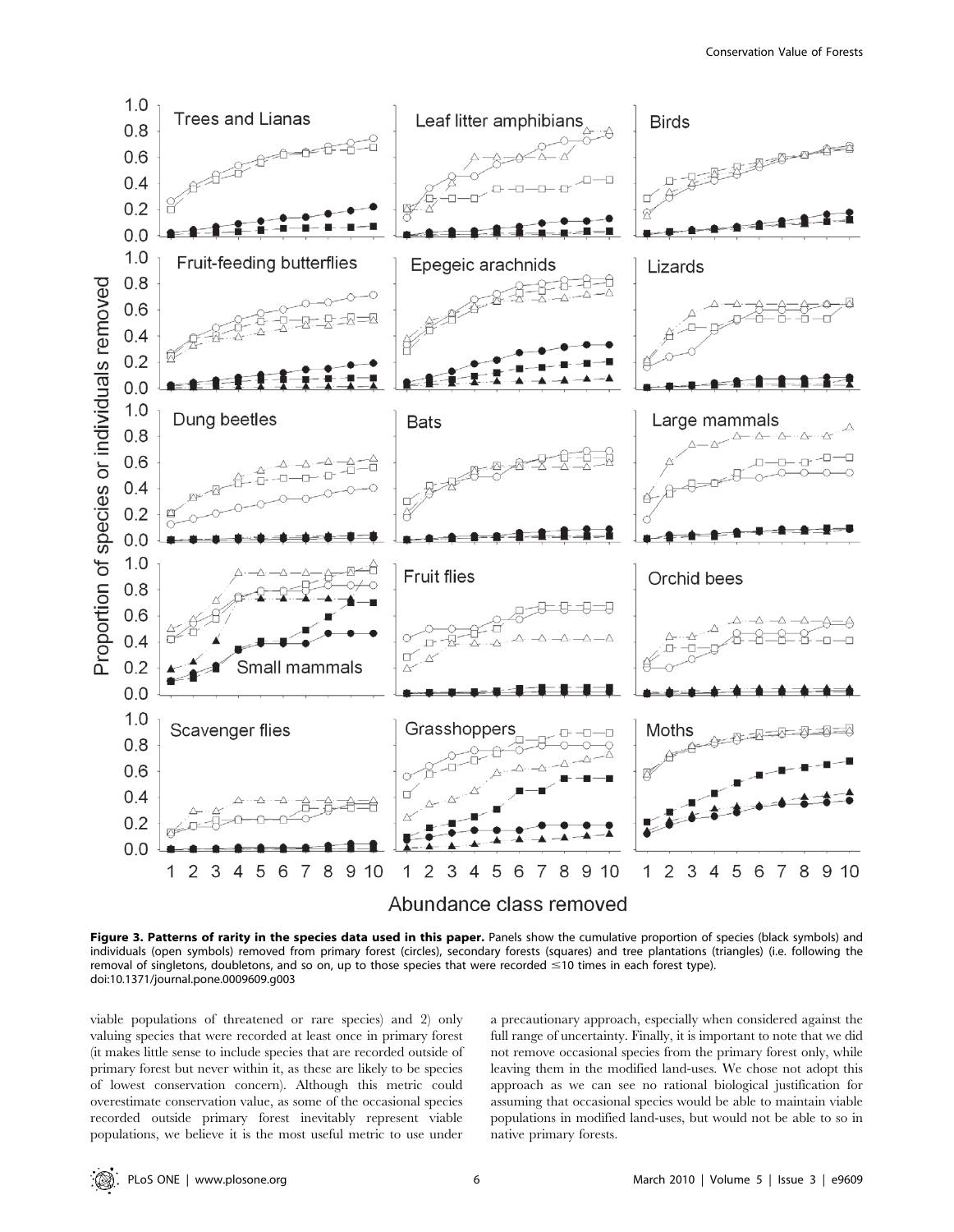### How Irreplaceable Are the Primary Forests of Jari

Without removing any occasional species, 25% of the entire species pool (averaging across all 15 taxa) was unique to primary forest when compared to alternative land-uses, here represented by young (14–19 year old) secondary forests and 4–6 year old Eucalyptus plantations [5]. However, this figure rose to 34% if we only consider species that were recorded at least once in primary forest sites, which targets those species of particular conservation value because they are by definition more sensitive to forest loss than species able to inhabit anthropogenic environments. The removal of singletons from all forest types increased the average estimate of biodiversity uniqueness to 41%, and the removal of singletons from land-uses other than primary forests increased the estimate further still, to 47%. In short, we almost doubled the estimate of the conservation value of primary forest by excluding species that were only recorded once outside primary forest, and by limiting the comparison to species known to occur in primary forest. In doing so we also reduced our estimates of the value of the modified forests in the Jari region of Amazonia. The secondary forests and Eucalyptus plantations held 59% and 47% of all primary forest species, respectively, without the removal of occasional species [5], yet these values fell to 46% and 39% if singletons were excluded from these samples, and were further reduced by the exclusion of more occasional species.

#### Variation between Taxa

It is also important to note that estimates of conservation value were much higher for some taxa than others, and some taxa were more sensitive to the exclusion of occasional species (Figure 2). The exclusion of singletons increased the percentage of bird species (range 46–68%) and tree and liana genera (60–73%) that would be expected to be lost if primary forests were converted to landscapes dominated exclusively by secondary forests and tree plantations. These values are considerably higher than those reported previously based on the most conservative measure of biodiversity uniqueness (40% for birds and 62% for tree and liana genera [5]), and provide strong justification for a focus of conservation efforts on the protection of remaining areas of primary forests, wherever this is possible.

#### Should Biodiversity Sampling Ignore Rare Species

Occasional and rare species are often difficult to sample and identify, and where it is attempted this work occupies a disproportionate amount of research time [35]. Removing these rare species from the identification process and subsequent analyses may be cost effective, helping to maximise statistical power (e.g. by increasing the number of sites that are sampled) for relatively little loss of ecological information [36]. Although our

#### References

- 1. Possingham HP, Nicholson E (2007) Principles of landscape design that emerge from a formal problem solving approach. In: Lindenmayer BD, Hobbs NT, eds. Managing and Designing Landscapes for Conservation. London: Blackwell Publishing.
- 2. Gardner TA, Barlow J, Parry LTW, Peres CA (2007) Predicting the Uncertain Future of Tropical Forest Species in a Data Vacuum. Biotropica 39: 25–30.
- 3. Peres CA (2005) Why we need megareserves in Amazonia. Conservation Biology 19: 728–733.
- 4. Sodhi NS (2008) Invited views in basic and applied ecology Tropical biodiversity loss and people - A brief review. Basic and Applied Ecology 9: 93–99.
- 5. Barlow J, Gardner TA, Araujo IS, Bonaldo AB, Costa JE, et al. (2007) Quantifying the biodiversity value of tropical primary, secondary and plantation forests. Proceedings of the National Academy of Science 104: 18555–18560.
- 6. Chazdon RL, Peres CA (2009) Where are the wild things? Assessing the potential for species conservation in tropical secondary forests. Conservation Biology.

results demonstrate the importance of considering occasional species from some analyses, we do not advocate ignoring them in the identification process. First, it is obviously impossible to know which species are rare without attempting to identify all specimens that are collected. Second, there are additional benefits to identifying rare species, especially in the fields on taxonomy and biogeography. Third, rare species are often the most vulnerable to disturbance or land-use change [37]. Finally, without identifying rare species, it would not be possible to understand the sensitivity of patterns of conservation value to differences in data analysis.

#### Conclusions

Although it seems obvious to ecologists that relatively intact or pristine environments have a high conservation value, this does not always translate through to environmental policy [38]. It is therefore vital that conservation biologists are able to make accurate assessments of the biodiversity consequences of land-use change. Inferences researchers make about the distribution and abundance of species in relation to their local environment are unavoidably influenced by a multitude of decisions concerning research design, execution and interpretation [12]. We demonstrate that estimates of the conservation value of primary forest relative to human-modified land-uses are highly sensitive to decisions regarding occasional species when based on the proportion of unique species. We suggest that scientists using this metric should consider the influence of occasional species on their results, and should report upper and lower bounds on estimates rather than the exact numbers which are almost certainly incorrect.

## Acknowledgments

We thank Jari Celulose, Grupo Orsa and the staff of Orsa Florestal for logistical support and access to the Jari forest landscape. We are very grateful to the people who collected data and identified specimens: I.S. Araujo, T.C. Avila-Pires, A.B. Bonaldo, J.E. Costa, M.C. Esposito, L.V. Ferreira, J. Hawes, M.I.M. Hernandez, M.S. Hoogmoed, R.N. Leite, N.F. Lo-Man-Hung, J.R. Malcolm, M.B. Martins, L. .M. Mestre, R. Miranda-Santos, A.L. Nunes-Gutjahr, W.L. Overal, L. Parry, S.L. Peters, M.A. Ribeiro-Junior, M.N.F. da Silva, and C. da Silva Motta. Joe Wright and Jerome Chave provided comments that helped improve the manuscript. This is publication number 22 of the Land-Use Change and Amazonian Biodiversity Project.

#### Author Contributions

Conceived and designed the experiments: JB TAG CAP. Performed the experiments: JB TAG. Analyzed the data: JB JL. Wrote the paper: JB TAG JL CAP.

- 7. Faria D, Paciencia MLB, Dixo M, Laps RR, Baumgarten J (2007) Ferns, frogs, lizards, birds and bats in forest fragments and shade cacao plantations in two contrasting landscapes in the Atlantic forest, Brazil. Biodiversity and Conservation 16: 2335–2357.
- 8. Pardini R, Faria D, Accacio GM, Laps RR, Mariano-Neto E, et al. (2009) The challenge of maintaining Atlantic forest biodiversity: A multi-taxa conservation assessment of specialist and generalist species in an agro-forestry mosaic in southern Bahia. Biological Conservation 142: 1178–1190.
- 9. Dent DH, Wright SJ (in press) The future of tropical species in secondary forests: A quantitative review. Biological Conservation.
- 10. Gaston KJ (1994) Rarity. London: Chapman and Hall.
- 11. Barlow J, Overal WL, Araujo IS, Gardner TA, Peres CA (2007) The value of primary, secondary and plantation forests for fruit-feeding butterflies in the Brazilian Amazon. Journal of Applied Ecology 44: 1001–1012.
- 12. Gardner TA (2008) Understanding the consequences of habitat change for tropical forest biodiversity. Norwich: University of East Anglia.